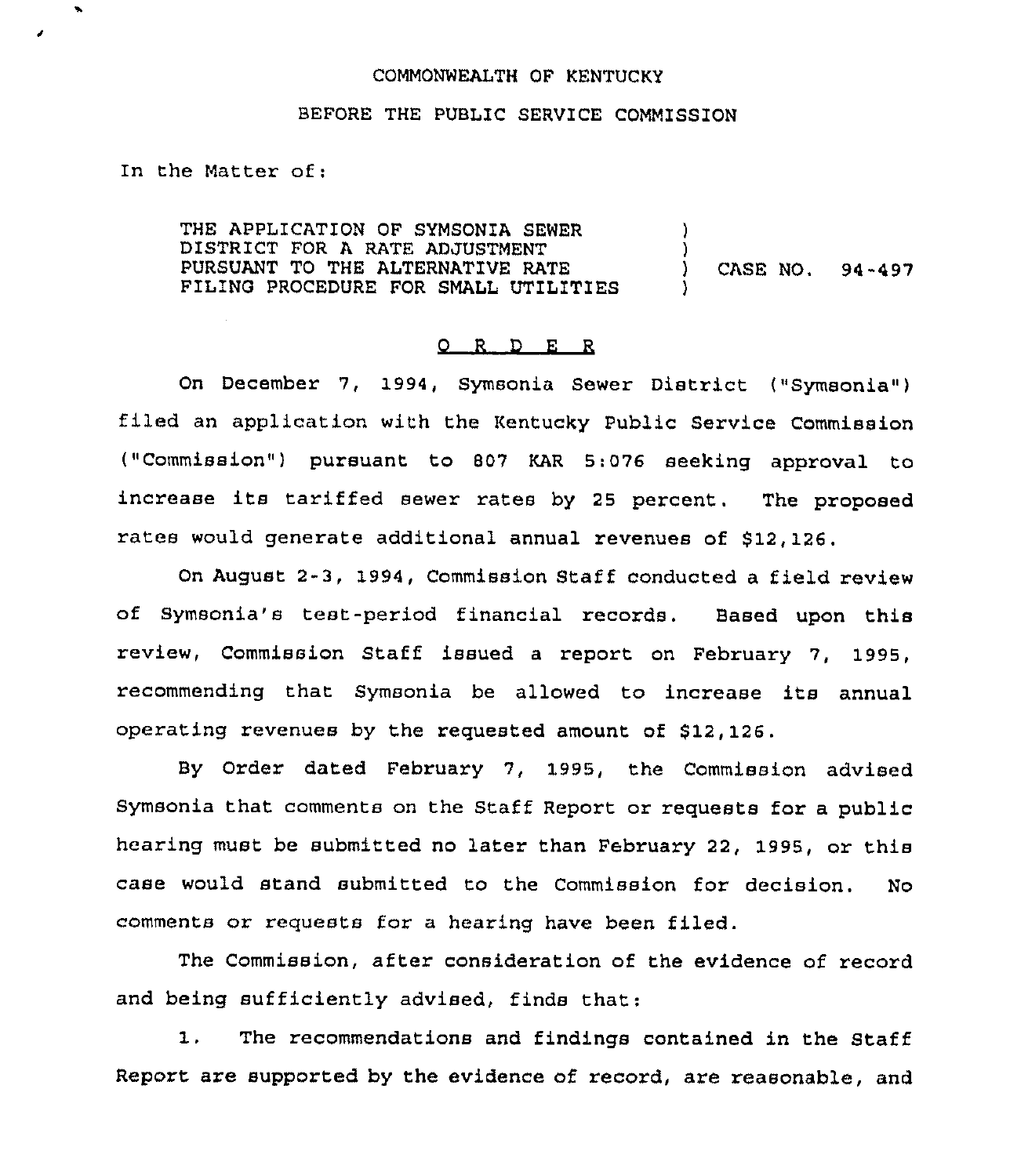are hereby adopted as the findings of the Commission in this proceeding and are incorporated by reference as if fully set out herein.

2. The rates in Appendix A, which is attached hereto and incorporated herein, are the fair, just, and reasonable rates for Symsonia and will produce gross annual sewer revenues of \$60, 114. These rates will allow Symsonia sufficient revenues to meet its operating expenses.

IT IS THEREFORE ORDERED that:

1. The rates in Appendix <sup>A</sup> are approved for service rendered by Symsonia on and after the date of this Order.

2. Within 30 days of the date of this Order, Symsonia shall file with the Commission its revised tariff setting out the rates approved herein in conformance with 807 KAR 5:011.

Done at Frankfort, Kentucky, this 17th day of March, 1995.

rman  $m.\mathcal{L}$ Val Vice Chairma

PUBLIC SERVICE COMMISSION

K Poreathy

Commi*b*sione

ATTEST:

Executive Director